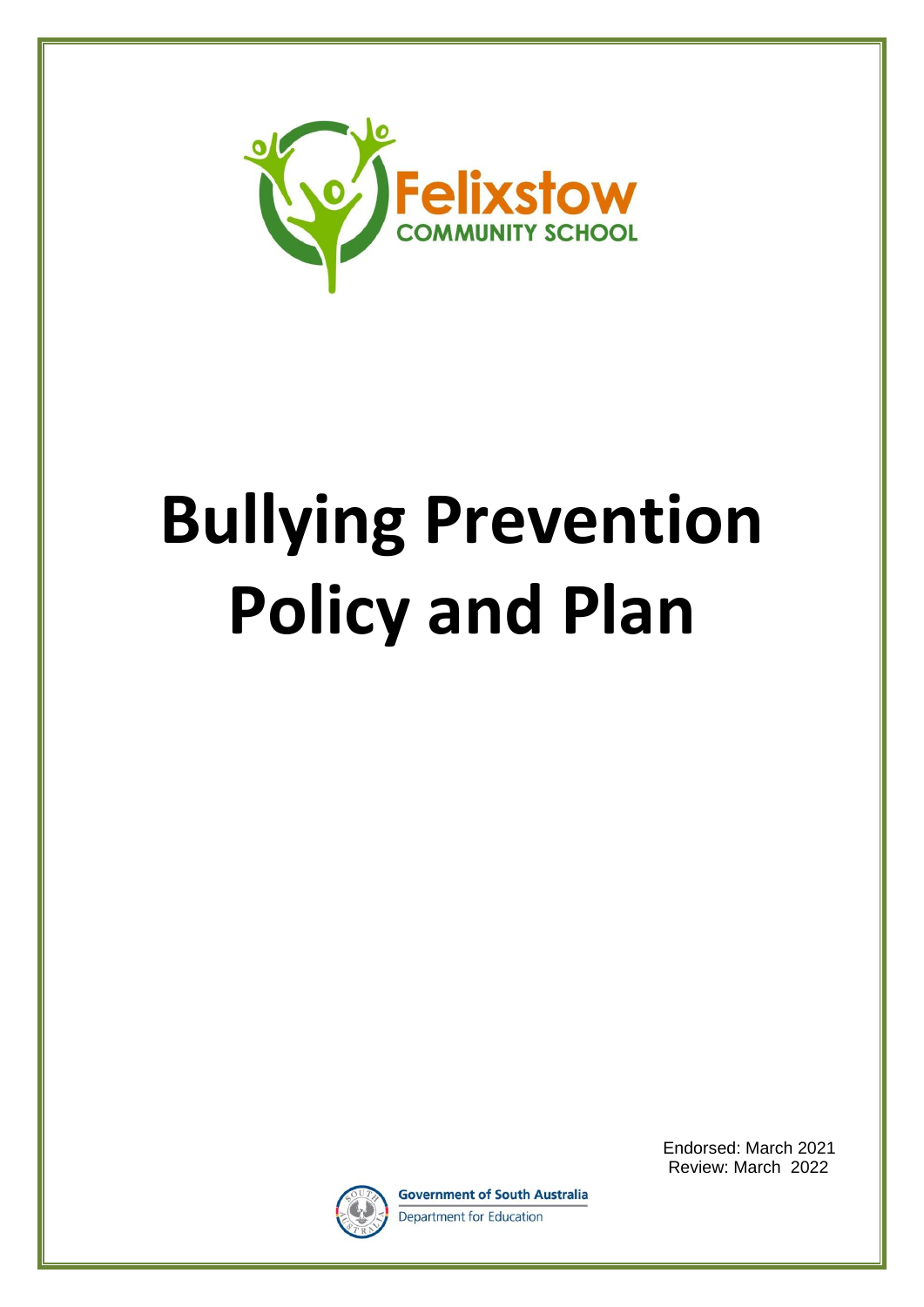At Felixstow Community School we aim to create a positive, flexible and collaborative learning environment that encourages academic, social and emotional growth. **Bullying of any kind is unacceptable at our school.** If bullying does occur, students should be able to report it and know that incidents will be dealt with promptly and effectively. Anyone who knows that bullying is occurring is expected to report it to staff.

# **Our Vision**

"*Australian schools are safe, inclusive and connected learning communities that promote positive relationships and wellbeing as a foundation for children and young people to reach their full potential*." (Australian Student Wellbeing Framework 2018)

All students have the right to feel safe, respected and included. Our learning communities are free from bullying and harassment. Our school climate fosters healthy and respectful relationships. We will create this with our students, families and the broader community. We will model behaviours that:

- demonstrate respect
- value diversity
- promote belonging and wellbeing.

#### **DEFINITIONS** (provided by Department for Education) **Bullying**

#### The following is a national definition of bullying which has been endorsed by the Education Council.

"*Bullying is an ongoing and deliberate misuse of power in relationships through repeated verbal, physical and/or social behaviour that intends to cause physical, social and/or psychological harm. It can involve an individual or a group misusing their power, or perceived power, over one or more persons who feel unable to stop it from happening.*

*Bullying can happen in person or online, via various digital platforms and devices and it can be obvious (overt) or hidden (covert). Bullying behaviour is repeated, or has the potential to be repeated, over time (for example, through sharing of digital records).*

*Bullying of any form or for any reason can have immediate, medium and long-term effects on those involved, including bystanders*.

*Single incidents and conflict or fights between equals, whether in person or online, are not defined as bullying*."

#### **Bullying has three main features:**

#### **1. It involves a misuse of power in a relationship.**

Conflict or fights between equals are not defined as bullying. Bullying occurs where there is a power imbalance. This might come from:

- the context. For example, a number of children acting against one child.
- personal characteristics. For example, different physical, emotional or social development.

#### **2. It is ongoing and repeated.**

One incident of misbehaviour is not defined as bullying. Schools will respond to all incidents of misbehavior. One act by a single person might be bullying if:

- the behaviour adds to a series of other people's behaviours that misuse power and result in harm.
- it can be shared online or through technology to a wide audience or repeated with multiple views.

#### **3. It involves behaviours that can cause harm.**

Bullying can cause physical and psychological harm, physical harm can include injury. It can also include theft or damage to belongings.

Psychological harm can include:

- anxiety
- not wanting to go to school
- lack of interest in school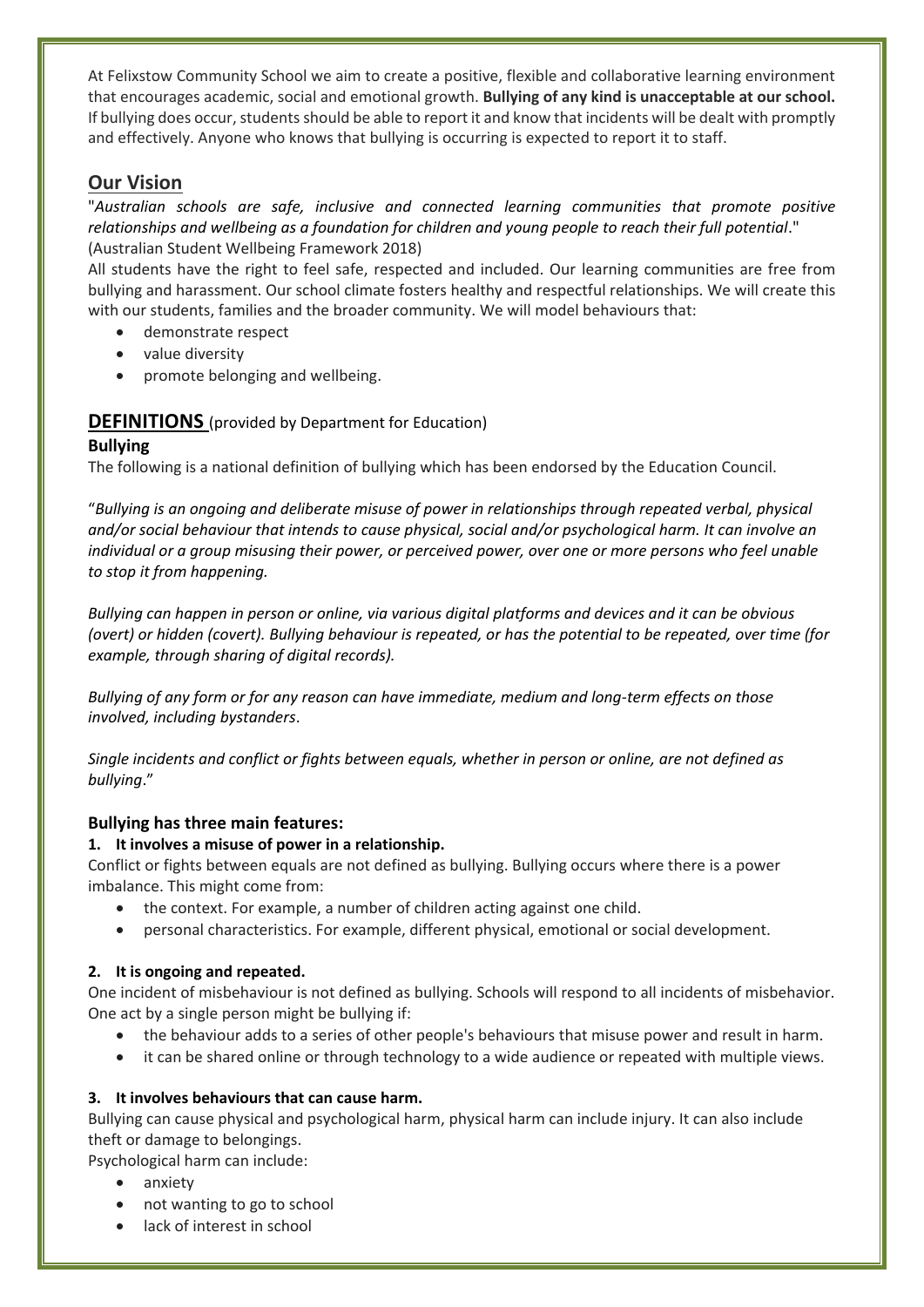• isolation and depression.

Psychological harm can last some time. It will depend on a student's situation and the support available to them. Support might come from family, school and friends. A fear of being bullied can create psychological harm.

#### **Examples of Types of Bullying**

**Physical:** hitting, kicking, tripping, pinching, pushing or damaging or stealing belongings.

**Verbal:** verbal abuse, name calling, insults, teasing, intimidation, or threats.

**Social:** social exclusion, lying, spreading rumours, unkind facial expressions or body language, mean and condescending looks, playing jokes to embarrass and humiliate, mimicking and damaging someone's reputation or social relationships.

**Cyber**: Cyberbullying is online bullying. It uses technology, including social media platforms. Verbal and social bullying can be cyberbullying when they occur online.

Cyberbullying includes:

- abusive texts and emails
- hurtful messages, videos and images, including images that have been changed
- sharing personal images and videos without consent
- pretending to be someone else online to be hurtful.

#### **Harassment, Discrimination and Violence**

Bullying, harassment, discrimination and violence all create or add to a negative environment. This can make students feel unsafe and unable to reach their full potential.

#### **Harassment**

Harassment is behaviour that targets an individual or group. This can be because of their: identity, race, culture or ethnic origin; religion; physical characteristics; gender; sexual orientation; age or ability. It offends, humiliates, intimidates or creates an unsafe environment. It might be a: pattern of behaviour or a single act. It might be on purpose or unintended.

#### **Discrimination**

Discrimination happens when people are treated differently to others. This can be because of their: identity, race, culture or ethnic origin; religion; physical characteristics; gender; sexual orientation; age or ability. Discrimination interferes with people's right to fair treatment and equal opportunities.

#### **Violence**

Violence is the intentional use of physical force or power. It can be threatened or actual, against another person. It might result in psychological harm, injury or in some cases death. It might involve provoked or unprovoked acts. It can be one incident, a random act or can happen over time.

Bullying, harassment, discrimination and violence may be based on gender, race, sexuality, culture, religion, disability and care status. Bullying, harassment, discrimination and violence for any reason is not acceptable in South Australian public schools. It will be responded to. Responses will depend on the:

- behaviours
- needs of the students
- rights of all students to be safely included in learning.

# **Roles and responsibilities**

We each have a role to play to:

- prevent bullying and harassment
- respond when it happens
- support those involved and affected by bullying.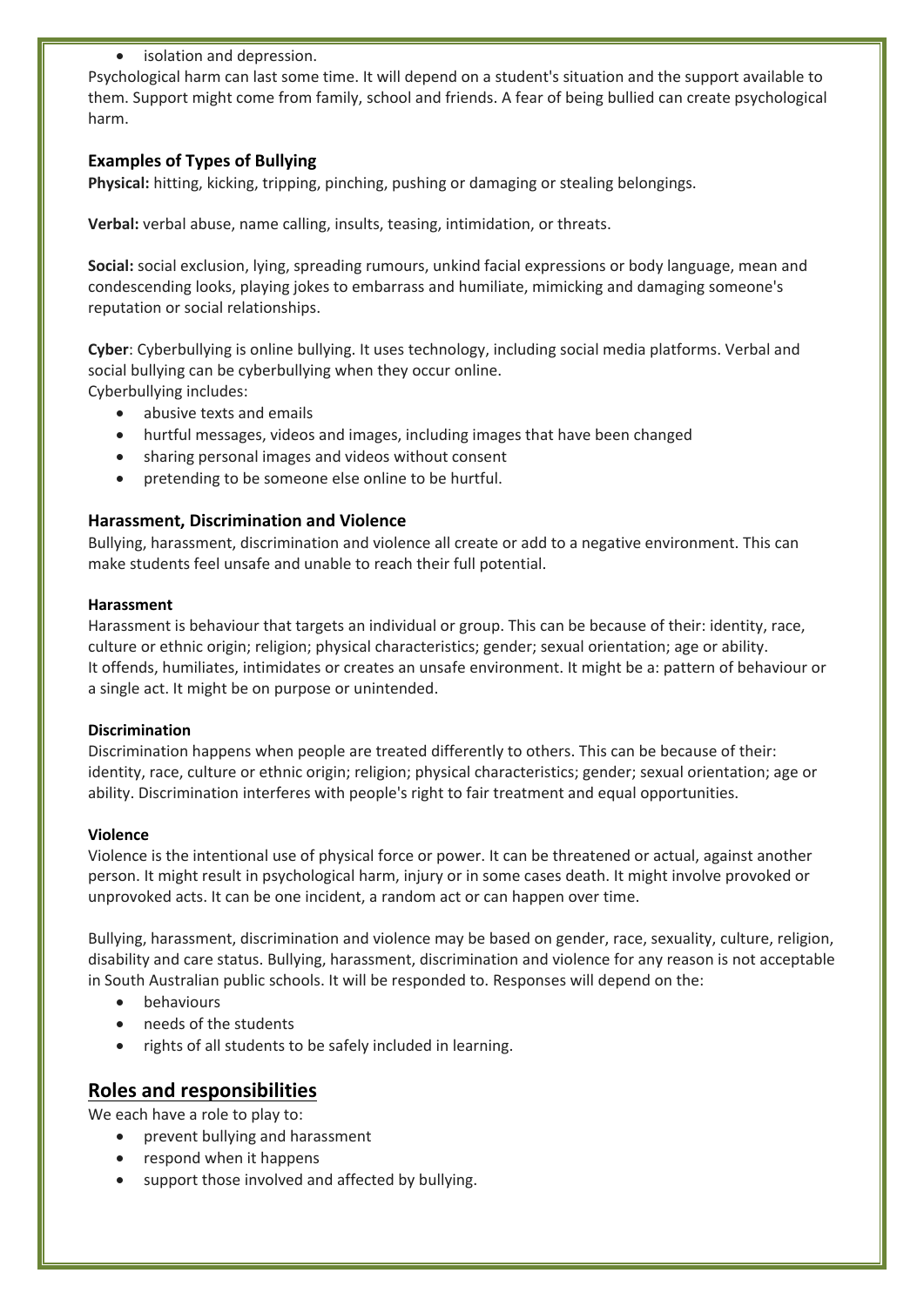The Australian Student Wellbeing Framework elements are leadership, inclusion, student voice, partnerships and support. They guide our practices and responses to prevent and reduce bullying in our school community.

#### **School Leaders and Staff**

- Model and promote positive behaviour. Value diversity, demonstrate respect, and include all students and their families.
- Provide and take part in professional development to build skills, knowledge and confidence about preventing bullying. Including how to recognise, respond and manage it.
- Assess bullying data and trends to develop prevention strategies. Do this with the Governing Council and school community.
- Collect data on bullying regularly. Use the data to plan how you will prevent and respond to bullying.
- Explicitly teach students about respectful relationships, bullying and cyberbullying. Teach them how to recognise bullying, what to do and how to get help.
- Work with students to come up with solutions to bullying. Include them in decisions that affect their safety and wellbeing.
- Support all students to be included, in particular students at higher risk of being bullied.
- Take action when bullying and cyberbullying has been reported. This includes incidents that happen out of school hours or off school grounds when it relates to school relationships.
- Report criminal matters to the South Australian Police.
- Help parents and carers to recognise bullying. Include information about what to do when their child is engaging in or affected by bullying.
- Work with families, service providers and the community to support students affected by bullying.
- Support students to repair and restore relationships that have been harmed by bullying.
- Have planned responses to bullying. Make them visible and consistent. Responses should foster trust and confidence.
- Help students to be physically and psychologically safe from bullying.

#### **Parents and Families**

- Model and promote safe, respectful and inclusive behaviours.
- Help their children to be safe online at home. This includes checking their children's use of technology and social media.
- Make sure their children know how to identify and report bullying. Work with the school to help their children be safe from bullying.
- Talk to their children about safety issues. This includes bullying and cyberbullying. Help them understand what it is, why it is harmful and how to respond. Use the same messages the school uses.
- Report concerns about bullying to school staff.
- If a bullying incident happens, work with the school.
- Support their children to go to school while a bullying issue is being worked on.
- Get external professional support for their child, if needed.

#### **Students**

- Model behaviours that are safe, respectful and inclusive, both face-to-face and online.
- Build skills, knowledge and confidence to recognise, respond to and manage bullying.
- Be a part of decision making to improve student safety and wellbeing.
- Take a stand when bullying is observed. Step in, if it's safe. Seek help from adults.
- Support friends and peers get help from trusted adults if they experience bullying.
- Support friends to behave in safe, respectful and inclusive ways if their friends engage in bullying.

# **Our Approach to Bullying Prevention**

At Felixstow Community School we will plan, implement and review our bullying prevention strategies. We will do this with our Governing Council, staff, students, families and local community.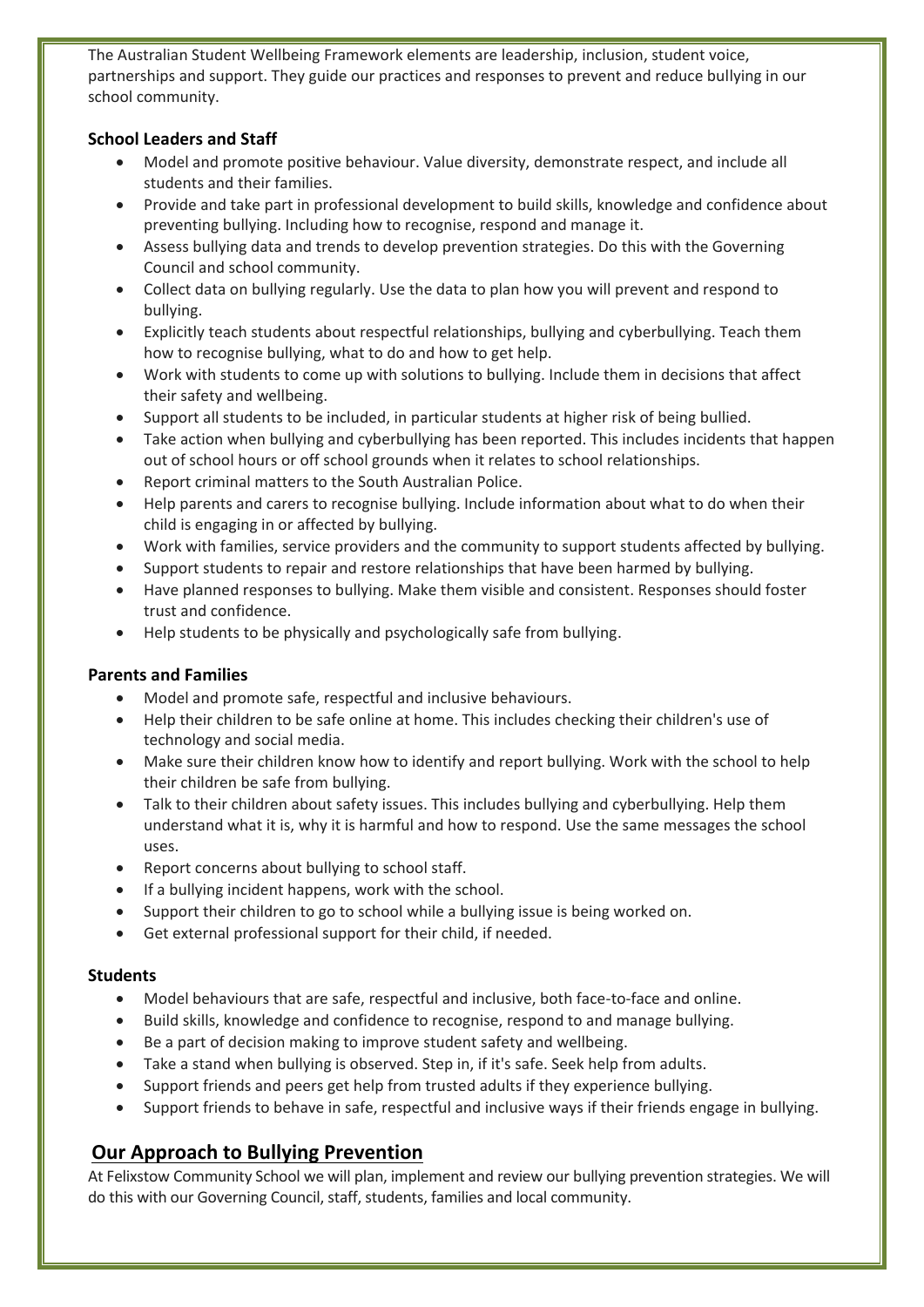#### **Promote**

We will model and promote positive behaviour.

- **Our actions** • Create a welcoming and inclusive school.
	- Make sure staff understand their role to create a safe school.
	- Positive role modelling by staff & student leaders

#### **Teach**

We will explicitly teach respectful behaviours and expectations about bullying in the classroom. **Our actions**

- Build staff skills to respond well to bullying.
- Teach about bullying in all year levels. Include how to prevent, identify, respond to and report bullying and cyberbullying.
- Encouraging students to be accepting & tolerant of differences by exploring different cultures, countries & beliefs.
- Acknowledging every student has strengths.
- Encouraging students to take responsibility for the choices they make and to look for ways to repair damage done.
- Teach internet safety skills & knowledge.
- Teach the Child Protection Curriculum (CPC).
- Teach social skill, problem solving & conflict resolution skills**.**

#### **Intervene**

We will intervene in specific incidents of bullying or observed bullying behaviour.

#### **Our actions**

- Take bullying seriously. Respond to reports of bullying or observed bullying behaviours.
- Use fair and consistent responses to bullying or suspected bullying.
- Document all bullying incidents. Check in with students while bullying incidents are being resolved.

#### **Work with others**

We will work with families, service providers and the community to address bullying.

#### **Our actions**

- Work with the Governing Council, site leadership, department staff and the local community to design local strategies to prevent and reduce bullying.
- Encourage parents and carers to take part in activities that promote safety and wellbeing.

#### **Respond**

We will provide visible and consistent responses to bullying that foster trust and confidence in the school community.

#### **Our actions**

- Share information on how to prevent and respond to bullying and cyberbullying.
- Review our strategies and actions to prevent and respond to bullying. We will make sure that student needs are being met.
- Set up safe ways for students to report bullying and let students know how to do this.
- Make information about the complaints resolution process available.

#### **Repair and restore relationships**

We will repair and restore relationships that have been harmed by bullying.

**Our actions**

- Develop solutions to bullying incidents with students, staff, parents and caregivers.
- Facilitating restorative conversations.

#### **Create safety and wellbeing**

We will establish safety and wellbeing. **Our actions**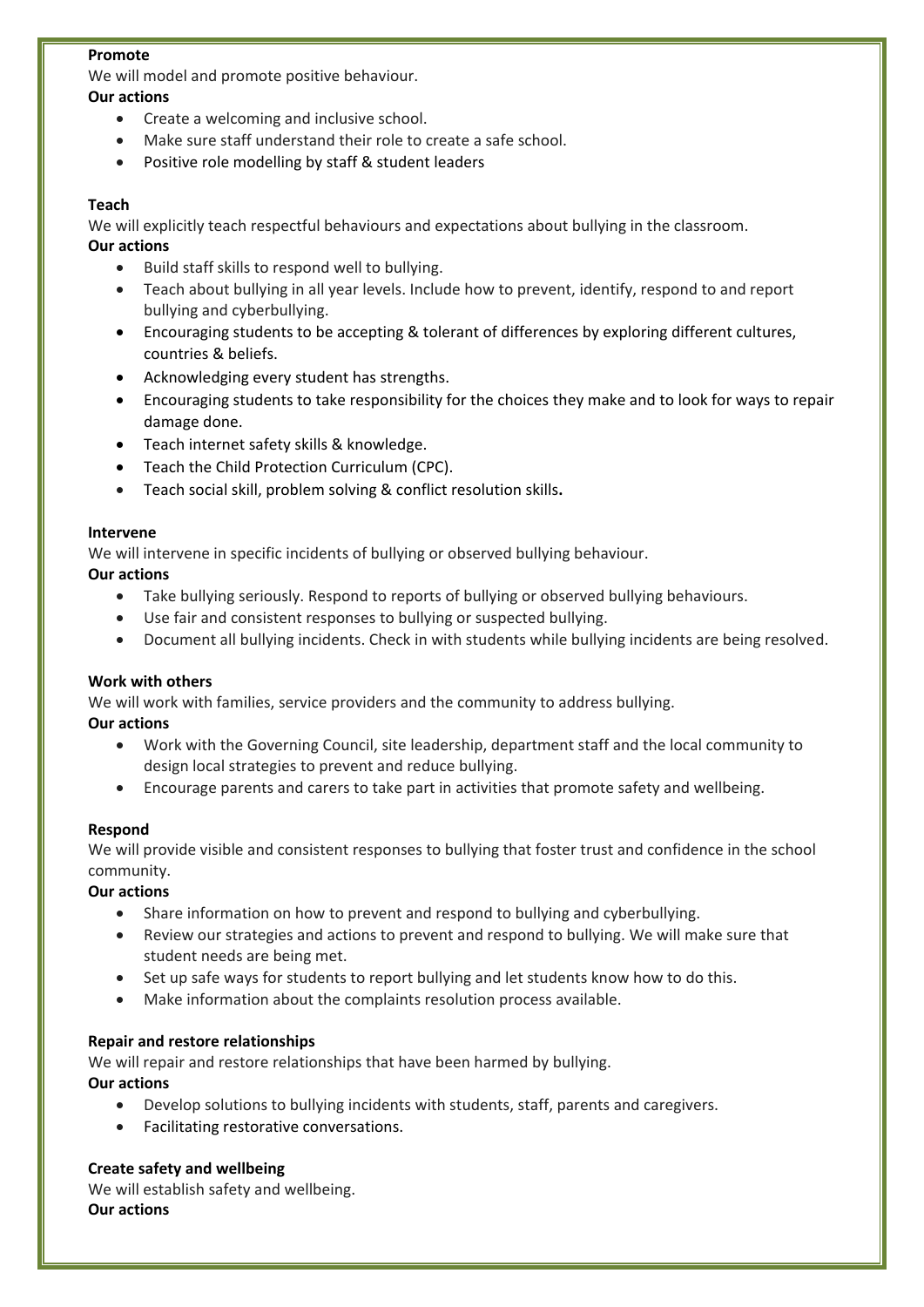- Take action against discrimination, harassment and violence. Report criminal actions to South Australia Police.
- Provide targeted social and emotional support for students who need more help after bullying incidents.
- Regular surveys of student safety at school.
- Having open discussions about bullying & practicing a range of responses to bullying

# **What To Do If You Believe Your Child May Be The Target Of Bullying**

If you believe your child is being bullied, please **REPORT** it. Reports can be made to any staff member you feel comfortable talking to. Provide as much detail as possible about each incident. Written details of bullying should include: *when, where, what happened, who was involved (including bystanders), and any action your child may have taken to stop it.* This will ensure the school can respond *immediately, accurately & effectively. Please do not approach any children involved or their parents***.**

#### **How to Report**

- You can report bullying to:
	- o Principal
	- o Student Wellbeing Teacher
	- o Classroom Teacher
	- o Support staff
	- o Out of School Hours Care (OSHC)
- You can report bullying incidents in person, over email or schedule a meeting.
- Please provide us with as much information as possible, this might include:
	- $\circ$  who was involved, including who engaged in the bullying behaviour, who the behaviour was directed at and witnesses
	- o when the incident happened
	- o where the incident took place, for example social media
	- o the behaviour
	- o if anyone stopped or tried to stop the behaviour
	- o what led up to the incident
	- o what happened after the incident.
- Work with your child & school staff on *a plan to keep your child safe*, including strategies to keep themselves safe.

# **What The School Will Do When Bullying Is Reported**

- Staff will see if the incident meets the definition of bullying and assess the risk to student or staff safety
- In all cases of reported bullying the incident will be investigated.
- Responses may take the form of counselling support, mediation or peer support.
- Where appropriate, parents will be informed and asked to meet with a staff member.
- All responses will maintain a "Restorative Justice" approach giving the person using bullying behaviours an opportunity to repair the relationship damaged.
- Students using bullying behaviour may undergo counselling in order to make changes to their behaviour.
- After an incident has been investigated and dealt with, the students involved will be monitored to ensure bullying does not continue.
- Students may be referred to external supports if required such as the Department for Education external services.
- If bullying behaviour continues, the following consequences may be imposed:
	- o *Removal* from the group (in class)
	- o *Withdrawal* of play time privileges.
	- o *Withholding participation* in school trips, sports events, camps that are not an essential part of the curriculum.
	- o A fixed period of *internal* or *external suspension*
	- o A fixed period of *exclusion.*